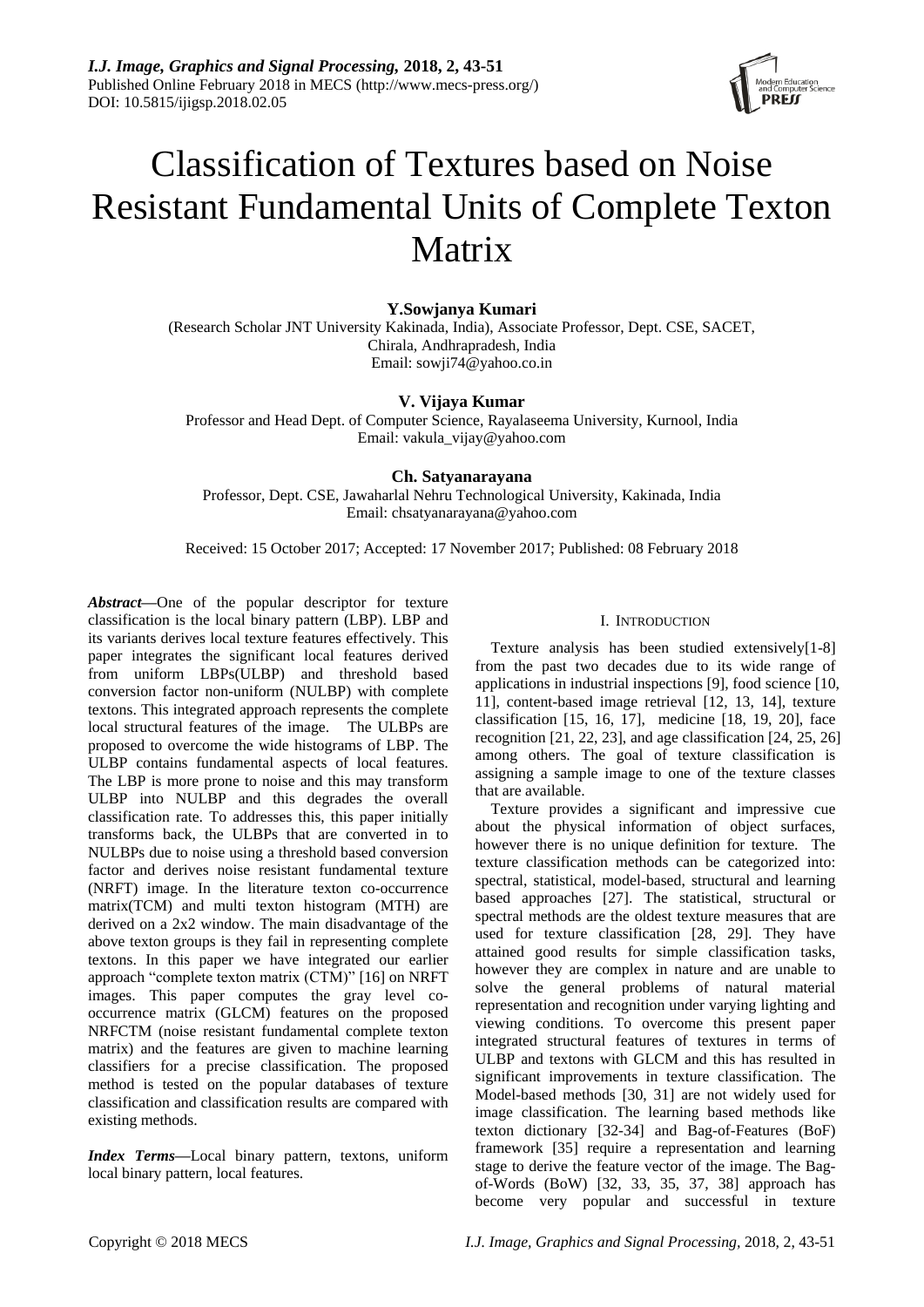classification tasks. The BOW represents the texture image statistically as histograms over a discrete texton dictionary. The local descriptors play a vital role In BOW, and that is the reason they have received considerable attention [32, 33, 37, 38] in these years. The local approaches are generally grouped in to sparse and dense type approaches. The sparse approach uses appearance descriptors as a sparse set of interested points and the popular descriptors of this model include SPIN, SIFT and RIFT [38, 39]. The dense approaches use appearance descriptors i.e., pixel by pixel [32, 33, 37, 38]. The interested points of a sparse set of local or region detectors sometimes miss important texture primitives and thus may not result a robust classification. The popular dense descriptors are the filter bank of Leung and Malik [37], Gabor filters [1], the MR8 [32], the filter bank of Schmid [36, 37] and many others. The design of a filter bank is nontrivial and likely to be application dependent. The supremacy of filter bank-based descriptors has been challenged by several authors in the literature [33, 40]. A superior classification than filter banks are achieved by the authors [33, 40] by considering the local intensity differences or local patches. In this regard sparse modeling of local texture patches are proposed in the literature, however it is time consuming [40]. The simple, elegant and efficient local texture descriptor LBP [41] is particularly an important work in this direction. The LBP uses a pre-defined texton dictionary and does not need to use nearest neighbor to obtain the texton labels, a time consuming step.

The term texton on a neighborhood is defined by the adjacent elements, of a grid, with the same pixel value and it was proposed by Julesz [42]. With the help of textons, one can define complex structures with simple primitives. Texture is also described in terms of microprimitives (textons) and their statistical placement rules. The texton co-occurrence matrices (TCM) [43] and MTH [14] describe the spatial correlation of textons for image retrieval. The TCM and MTH describe the partial correlation because they define only few textons with similar intensities on a 2 x 2 grid. To addresses this, in our earlier work [16], we have proposed complete texton matrix (CTM) [16] that defines all possible, eleven textons of a 2 x 2 grid. The CTM approach achieved a better classification than TCM and MTH. The present paper integrates the color, fundamental units of texture, noisy patens (NULBP) that are closer to ULBP, and shape features. And this paper, derives noise resistant fundamental complete texton matrix (NRFCTM) to describe image features for a precise texture classification.

The rest of this paper is organized as follows. In Section 2, the proposed NRFCTM is presented, with a brief discussion on LBP, ULBP, TCM, MTH and CTM concepts. In Section 3, results, discussions and performance comparisons with other methods is carried out under various natural databases. Section 4 concludes the paper.

#### II. PROPOSED METHOD

#### *A. Local binary pattern (LBP)*

The popularly used local texture descriptor by many researchers in different applications of image and video processing is the local binary pattern (LBP) introduced by Ojala [2]. The LBP achieved its popularity because it is simple, effectual and grey scale invariant texture primitive. The LBP measures effectively and precisely the local attributes of the neighborhood thus derives a local structure. The LBP operator is initially defined on a 3×3 neighborhood or second order neighborhood around the centre pixel  $Z_c$  (Fig.1). The LBP estimates the neighboring pixels using bilinear interpretation on the circle of radius of R around Zc (Fig.1). Later it is also extended to the third order neighborhood. Thus the local gray level structure is summarized more precisely by LBP around the centre pixel  $Z_c$ . The LBP code on a 3x3 neighborhood with 8 neighboring pixels i.e. N= 8 and over a radius  $R=1$  around  $Z_c$  is computed by equation 1.

$$
LBP_{N,R} = \sum_{i=1}^{N} f(z) \cdot 2^{i-1}
$$
  
\n
$$
f(z) = \begin{cases} 1, if \ S(z_i - z_c) \ge 0 \\ 0, otherwise \end{cases}
$$
 (1)  
\n
$$
(1)
$$

Where  $z_c$  is the centre pixel,  $z_i$  is the neighboring pixel and N is the total number of neighboring pixels. The  $LBP_{N,R}$  derives the unique codes or histogram of  $2^N$  bins.



Fig.1. LBP code generation process.

The major factors for considering LBPs in many applications is, invariant to monotonic intensity changes. Hence it is robust to illumination and contrast variations. LBP is sensitive to noise and small pixel fluctuations.

#### *B. Uniform LBP*

The basic LBP produces an eight bit patterns i.e. LBP code ranges from 0 to  $2^N-1$  i.e. directly proportional to number of neighborhood pixels 'N' considered, but not on R. Considering such a huge number of patterns especially when combing these structural representative codes with statistical measures such as GLCM and textons may become a complex and monotonous task. Later it is found that most of the LBPs are not playing a significant role in image classification and analysis and this has made to derive the significant patterns among LBPs. The significant and fundamental patterns of LBP are identified based on the number of transitions from 0 to 1 or 1 to 0 and they are named as Uniform LBP (ULBP). This will reduce the width of the LBP histogram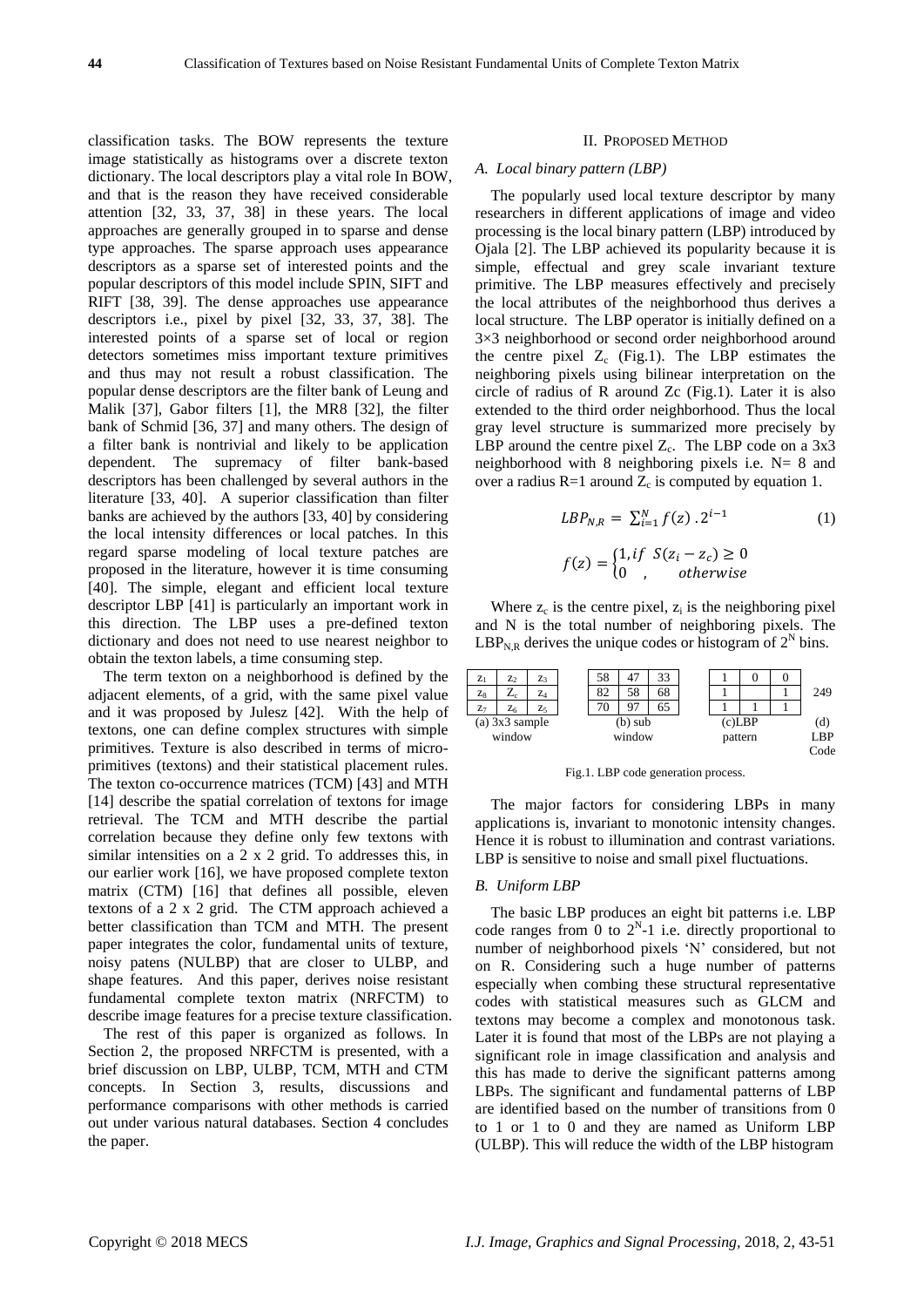and thus reduces the overall complexity. The ULBP represents the basic fundamental structural information such as borders, corners, lines and edges. If the LBP results 0 or 2 circular transitions from 1 to 0 or 0 to 1, then such patterns are named as ULBPs and rest of the patterns are NULBP's. The NULBP are treated as noisy patterns. There will be either 0 or 2 or 4 or 6 or 8 circular transitions from 0 to 1 or 1 to 0 on 3  $\times$  3 LBP. The following are noted from a 3 x 3 LBP neighborhood:

There will be 58 ( $N * (N-1) + 2$ ) different ULBPs. The ULBPs are assigned a unique index code since they represent most significant information. Interestingly the representations of ULBPs are only 22.66% of total LBP codes. However ULBP accounts more than 85% of windows in texture [44] and in facial images [45] and the remaining are NULBPs. That's why ULBPs are statistically more significant and NULBPs are not.

The numbers of NULBP are 198 (256-58) on a window with 8-neighboring pixels i.e. they constitutes 77.34% of total LBP codes; However their appearance in the textures is very poor (less than 10% of the windows generate NULBS). That is the reason researchers considered NULBP's as miscellaneous;

## *C. Conversions of noisy ULBPs in to ULBPS (NULBPS that are closer to ULBPs)*

Some researchers [46, 47, 48] argued and proved that by considering a subset of NULBPS along with ULBPs increased the overall performance. The authors concatenated the derived subset of NULBPs with ULBPs for classification purpose and achieved a little improvement when compared to ULBP. The main disadvantage of the above methods is they have not considered the noise factor in deriving the sub sets of NULBPs. The basic disadvantage is, a small fluctuation of noise may convert a ULBP in to a NULBP (Fig. 2 and 3) and this degrades the overall performance of the above methods. The main reason for this is the LBP and other neighborhood approaches make use of the sign of pixel differences to compute its code and that's why they are more vulnerable to noise when they are small (Fig. 2 and 3). Further more than 90 % of the texture image windows are uniform patterns, which indicate there are more number of chances for ULBPS to be converted in to NULBPS due to small fluctuation of noise. If more than 4 % ULBPs are transformed in to NULBPs (fundamental information is transformed in to miscellaneous) by random or any other noise then overall classification rate will be degraded, even though if one considers a sub set of NULBPs.



Fig.2. Original 3x3 grid without noise and formation of ULBP.

| 128              | 129 | 100 |   |             | 0        |          |              |
|------------------|-----|-----|---|-------------|----------|----------|--------------|
| 100              | 128 | 34  | 0 |             | $\theta$ | 01000011 | <b>NULBP</b> |
| 170              | 92  | 20  |   | 0           | 0        |          |              |
| $(a)$ 3x3 window |     |     |   | LBP pattern |          |          |              |

Fig.3. Noisy window of Fig.2 and transformation of ULBP into NULBP.

To overcome this present paper derived a threshold 't' and conversion factor 'c' for a NULBP window. By this the NULBP which is very closer to ULBP are transformed in to ULBP. The proposed NRFT image, initially identifies the floating pixels of a NULBP window. A neighboring pixel of a NULBP is treated as a floating pixel if the absolute grey level intensity of the centre pixel  $Z_c$  and neighboring pixel  $Z_i$  falls within the range of threshold 't' and such windows are treated as floating windows. A floating window may be transformed into ULBP, by complementing one or 'c' number of floating pixels starting from least significant bit (LSB) position.

 The neighboring pixels that differs with centre pixel widely (in terms of grey levels) will have no effect by random noise in the formation of binary patterns i.e. formation of ULBP's (Fig. 3(b)) the neighboring pixels with green color); however if the difference (d) of grey levels is minimum i.e.( $d \leq t$ ), the noise may transform a ULBP into NULBP (Fig. 3(b), the neighboring pixels with red color). The proposed NRFT scheme, applies threshold only to NULBP windows and determines the floating bits and try to transom it into ULBP if possible. A floating window may be transformed into uniform window (ULBP) by complementing one or more floating bits, given by 'c', from least significant bit (LSB), thus the code variation is least. The Fig. 3 will be converted into ULBP for a threshold value t=2 and for a maximum conversion factor  $c=2$ . In Fig. 3(b) the floating bits /pixels are shown in red color. The intensity values of the pixels with green color are also changed due to noise; however they have no effect in the transformation process of NULBP.

## *D. Complete Texton Matrix (CTM) Approach*

The pixel based methods are not popular in image processing applications because they could not define neither local nor regional properties of a texture. The term texture defines a neighboring property: the value of a pixel at location (x,y) not only depends upon the value of the pixel at that location but also depends upon the neighboring pixel values surrounded by that pixel. Pattern based methods are also popular in the image processing. A pattern is generally formed based on some similarities with the neighboring pixels. The definition of a texton is based on the similarities with the neighboring pixels of a grid or region. Thus the textons have close relationship between the image attributes.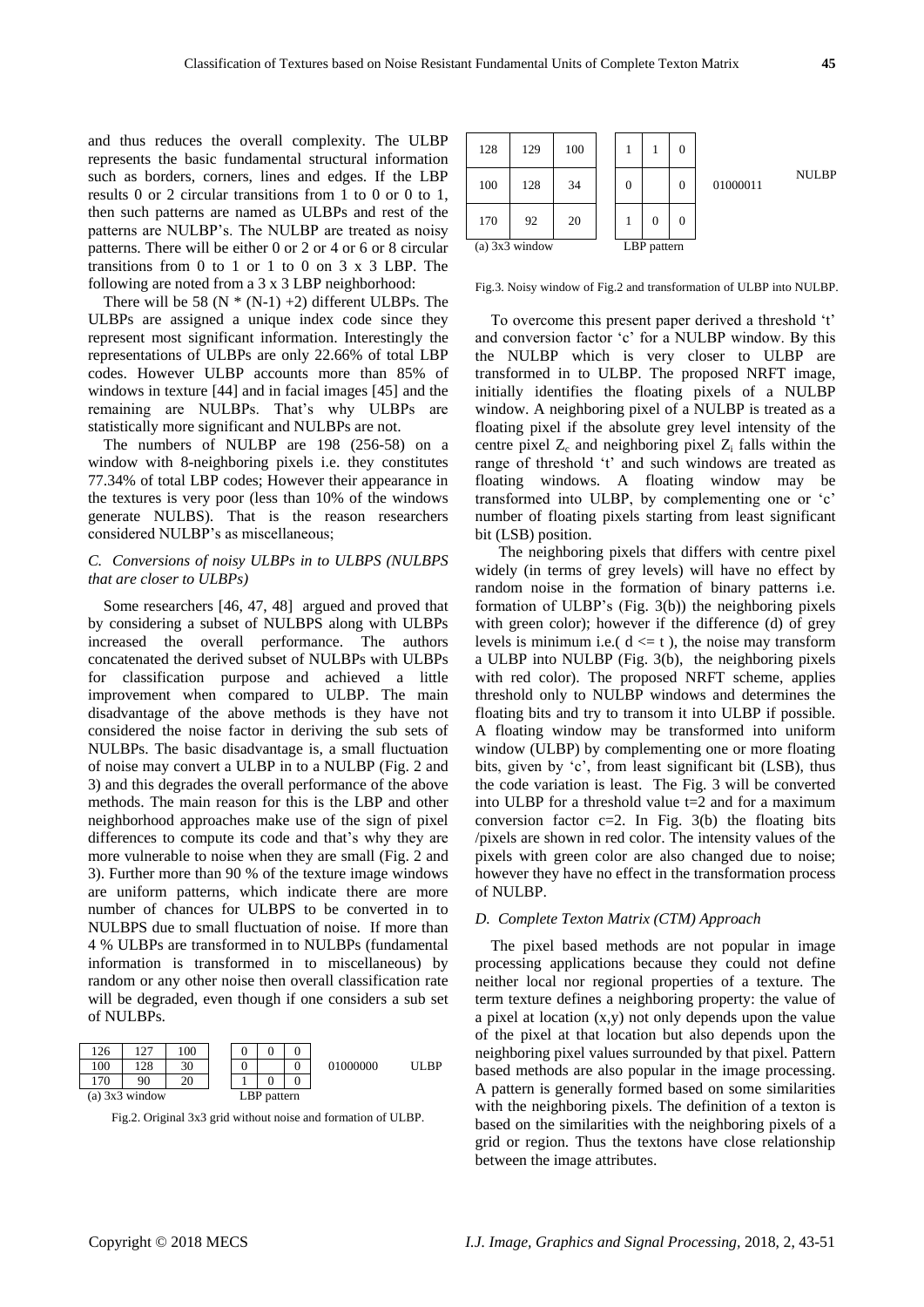In literature TCM [43] and MTH [14] are popular methods based on textons. They have not defined complete set of textons. In our earlier work[16], we have listed out all possible number of textons on a 2 x 2 grid and based on this we have derived complete texton matrix [43]. All the three methods defined textons on a 2 x 2 grid. The CTM defined the total number of available textons on a 2 x 2 grid i.e. the textons with two, three and four pixels of exactly the similar grey level values. The CTM [16] has defined the following 11 textons i.e. complete range of textons on 2 x 2 grid with four pixels  ${v_1, v_2, v_3, v_4}$  as shown in Fig.4. The texton  $T_1$  will be formed if all four pixels in the 2 x 2 grid exhibit exactly the similar values. The textons  $T_2$ ,  $T_3$ ,  $T_4$  and  $T_5$  will be resulted if any of the three pixels of the 2x 2 grid shows the same intensity value. The textons  $T_6$ ,  $T_7$ ,  $T_8$ ,  $T_9$ ,  $T_{10}$ and  $T_{11}$  will be formed if and only if any two pixels of 2 x 2 grid exhibits the same intensity values. The TCM defined only six types of texton of CTM i.e...  $T_1$ ,  $T_2$ ,  $T_3$ ,  $T_4$ ,  $T_5$  and MTH approach only defined four types of texton types  $T_6$ ,  $T_7$ ,  $T_8$  and  $T_9$ .



Fig.4. The complete range of textons derived by CTM.

The following process is used by CTM in detecting textons on a 2 x 2 grid:

Step 1: If the (texton type  $= T_1$ ) (the four pixels with similar values) then go to step 4.

Step 2: if ( texton type ==  $(T_2$  or  $T_3$  or  $T_4$  or  $T_5$ ) then assign zero value to the pixel that is not part of the texton type . And go to step 4.

Step 3: if ( texton type ==  $(T_6$  or  $T_7$  or  $T_8$  or  $T_9$  or  $T_{10}$ or  $T_{11}$ ) then assign zero value to the pixels that are not part of the texton type. And go to step 4.

Step 4: Consider the next 2 x 2 grid with a step length of 2. And repeat the process from step one on entire image.

In the above process the step 1, 2, 3 verifies for the texton on a 2 x 2 grid with four, three and two similar values of pixels respectively. This process overcomes the ambiguity. That is for example CTM identifies texton type 1 if all four pixels have similar intensities, instead of other texton types. The advantage of CTM over TCM is, TCM only detects the texton types of three or four pixels of similar values and computes the textons with a step length of 1. This process is time consuming and fails in representing textons when two pixel values are of similar values. The MTH recognizes only few texton types with two similar values on a 2 x 2 grid  $(T_6, T_7, T_8, T_9)$  and this creates an ambiguity especially when one wants to represent the 2 x 2 grid with texton indexes, as shown in Fig.5. In Fig.5 the MTH completely fails in identifying texton types with two identical values i.e.  $T_{10}$  and  $T_{11}$  and assigns entire grid a value zero. The reason for this is the MTH is not defined the texton type  $T_{10}$  and  $T_{11}$ . Further if one wants represent the 2 x 2 grid with texton indexes the MTH creates an ambiguity either to represent with  $T<sub>6</sub>$  or  $T_9$  as shown in Fig.6. The CTM  $[16]$  and TCM  $[43]$  will have unique index on this as shown in Fig.6.

The working mechanisms of MTH[14], TCM[43] and CTM [16] for the image neighborhood of 8x8 of Fig.7 are given in Fig.8, 9 and 10 respectively.



Fig.5. The texton types with two identical pixels that are not part of MTH.



Fig.6. Ambiguity in identifying texton types in MTH.

| 24 | 20 | 30 | 42 | 22 | 22 |
|----|----|----|----|----|----|
| 45 | 45 | 20 | 42 | 60 | 60 |
| 17 | 28 | 58 | 58 | 75 | 75 |
| 40 | 52 | 58 | 10 | 75 | 75 |
| 0  | 28 | 22 | 22 | 16 | 21 |
| 28 | 28 | 12 | 14 | 14 | 16 |

Fig.7. Sub window of original image.

| $\overline{0}$ | 0  | $\overline{0}$ | $\overline{0}$ | $\boldsymbol{0}$ | $\mathbf{0}$   |
|----------------|----|----------------|----------------|------------------|----------------|
| $\theta$       | 0  | $\overline{0}$ | $\overline{0}$ | $\overline{0}$   | $\overline{0}$ |
| $\overline{0}$ | 0  | 58             | 58             | 75               | 75             |
| $\mathbf{0}$   | 0  | 58             | $\theta$       | 75               | 75             |
| $\overline{0}$ | 28 | $\overline{0}$ | $\overline{0}$ | $\boldsymbol{0}$ | $\overline{0}$ |
| 28             | 28 | $\overline{0}$ | $\overline{0}$ | $\boldsymbol{0}$ | $\overline{0}$ |

Fig.8. Final Texton image in TCM.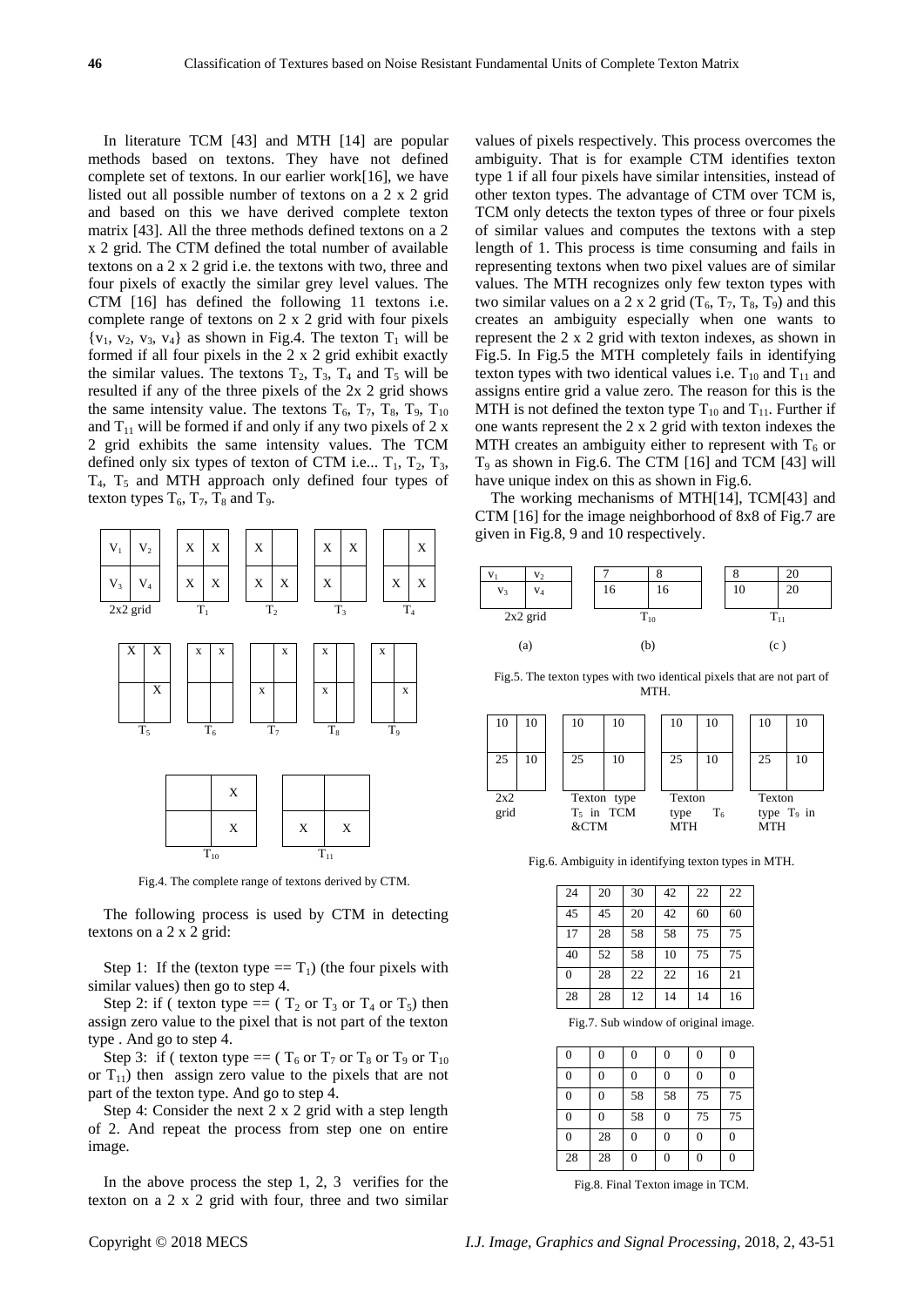|                |           | $T_6$          |                               |    |    |    | 22 | 22 |  |
|----------------|-----------|----------------|-------------------------------|----|----|----|----|----|--|
|                |           |                |                               | 0  |    |    | 60 | 60 |  |
|                | $T_6/T_7$ | $T_1/T_6$      |                               | 0  | 58 | 58 | 75 | 75 |  |
|                | $/T_8$    | $T_7/T_8/T_9$  |                               |    | 58 | 10 | 75 | 75 |  |
| $T_7$          | $T_6$     | T <sub>9</sub> |                               | 28 | 22 | 22 | 16 | 21 |  |
|                |           |                | 28                            | 28 | 12 | 14 | 14 | 16 |  |
| (a) MTH texton |           |                | (b) Final Texton image in MTH |    |    |    |    |    |  |

(a) MTH texton identification

| $T_{11}$       | $T_{10}$                   | $T_6$ T11      |    |                               | 0  | 42 | 22 | 22 |
|----------------|----------------------------|----------------|----|-------------------------------|----|----|----|----|
|                |                            |                | 45 | 45                            | 0  | 42 | 60 | 60 |
|                | $T_{3}$                    | $T_1$          |    |                               | 58 | 58 | 75 | 75 |
|                |                            |                |    |                               | 58 |    | 75 | 75 |
| T <sub>4</sub> | $T_6$                      | T <sub>9</sub> |    | 28                            | 22 | 22 | 16 |    |
|                |                            |                | 28 | 28                            | 0  |    | 0  | 16 |
|                | (a) CTM texton<br>$\cdots$ |                |    | (b) Final Texton image in CTM |    |    |    |    |

Fig.9. Working mechanism of MTH.

45 | 42 | 60 | 60  $T_3$   $T_1$  | 0 | 0 | 58 | 58 | 75 | 75 0 0 58 0 75 75  $T_4$  |  $T_6$  |  $T_9$  | | 0 | 28 | 22 | 22 | 16 | 0 28 28 0 0 0 16

identification

Fig.10. The working mechanism of the CTM.

This paper initially converts the given image in to NRFT indexed image. On NRFT indexed image the CTM [16] is derived. This results NRFCTM and GLCM features are applied with three distance factors d=2, 3, 4. The GLCM features i.e., Homogeneity, Energy, Contrast and Correlation (Eqns. 2-5) are derived under four rotation angles i.e.,  $0^0$ ,  $45^0$ ,  $90^0$  and  $135^0$ , for each d value. The average feature value on  $0^0$ , 45<sup>0</sup>, 90<sup>0</sup> and 135<sup>0</sup> for each 'd' value is computed and considered for the classification purpose on machine learning classifiers like Liblinear, LibSVM and Naivebayes.

Homogeniety or Angular Second Moment (ASM):

$$
ASM = \sum_{i=0}^{G-1} \sum_{j=0}^{G-1} \{P(i,j)\}^2
$$
 (2)

ASM is a measure of homogeneity of an image. A homogeneous scene will contain only a few grey levels, giving a GLCM with only a few but relatively high values of  $P(i, j)$ . Thus, the sum of squares will be high.

Energy :

$$
Energy = \sum_{i,j} P(i,j)^2
$$
 (3)

Contrast :

$$
\text{Contrast} = \sum_{n=0}^{G-1} n^2 \left\{ \textstyle \sum_{i=1}^{G} \sum_{j=1}^{G} P(i,j) \right\} , |i-j| = n \hspace{0.5cm} (4)
$$

This measure of contrast or local intensity variation will favor contributions from P (i, j) away from the diagonal, i.e.  $i! = j$ .

Correlation:

Correlation = 
$$
\sum_{i=0}^{G-1} \sum_{j=0}^{G-1} \frac{\{iXj\}XP(i,j)-\{\mu_X X \mu_Y\}}{\sigma_X X \sigma_Y}
$$
 (5)

Correlation is a measure of grey level linear dependence between the pixels at the specified positions relative to each other.

The proposed NRFCTM is different from CTM of our earlier approach. In CTM the grey level range of image is quantized or partitioned in to 'n' groups, without any significance or without any predefined criteria. In NRFCTM the image grey levels are is quantized based on significant attributes of textures, i.e. the image is indexed with fundamental units without any noise (0 to, 58, where 0 is assigned to all NULBPS). The noise part is taken care by the threshold 't' on NULBP. Further this paper derived GLCM on NRFCTM. The size of NRFCTM is 59 x 59. The NRFCTM can express the spatial correlation of textons and has the discrimination power of texture, color, and shape features. Color and texture have close relationship via fundamental micro-structures in natural images.

## III. EXPERIMENTAL RESULTS AND DISCUSSIONS

The proposed NRFCTM is tested on four popular data bases Brodtaz [49], Outex -TC-10, Outex-TC-12 [50] and UIUC[51]. The classification results of this paper i.e., NRFCTM is compared with LBP (ULBP)[52], the LTP [6] descriptors, CLBP-SMC [53], TCM [43] and MTH[14].

The Brodtaz database consists of gray level images and the other databases contain color images (mostly in RGB). The images of these databases are captured under varying lighting, illumination and other conditions with varying sizes. Each database consists of various classes and each class consists of various images. We selected 30 different texture images with a 512x512 pixels size from the Brodtaz database. The sample images are show in Fig.11. We divided each image into 16 non-overlapped texture images of size 128x128 and this results a dataset of 480 images (30x16). The present study used 60 images for training purpose (two images from each class). The remaining 420 texture images (14 texture images per class) are used for testing purpose.



Fig.11. Samples of 30 classes randomly selected from the Brodatz database.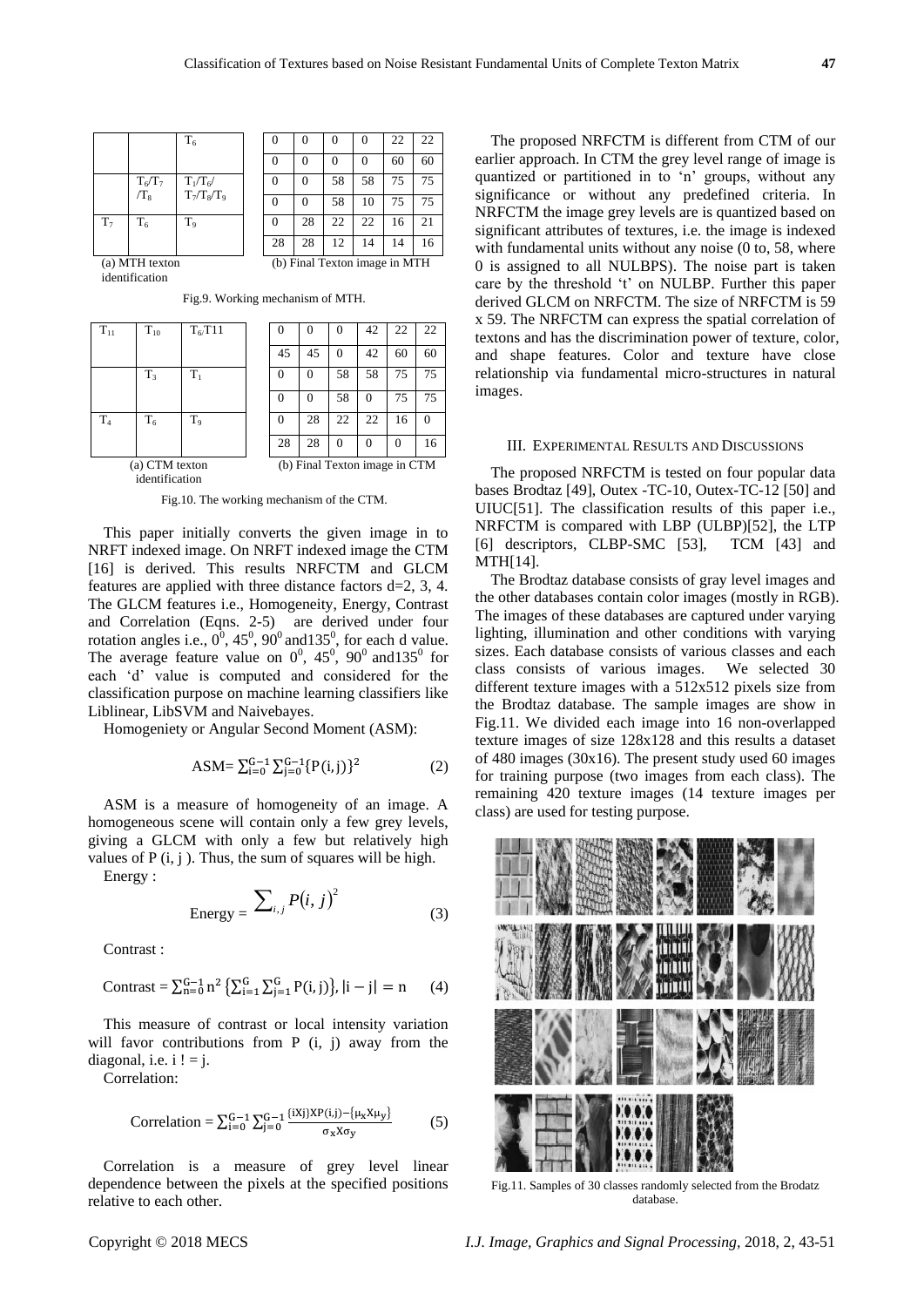The Outex database contains two test suits: Outex-TC-10(TC12-000) and Outex-TC-12(TC12-001). There are 24 classes of texture images in both TC10 and TC12. These images are captured under three illumination conditions namely 1. "inca' 2. t184 3. Horizon with nine rotation angles i.e. 0°, 5°, 10°, 15°, 30°, 45°, 60°, 75°, 90° The resolution of each image in TC10 and TC12 are 128x128. There are 20 images under each illumination condition and in each rotation angle. The present paper considered the Outex images under illumination condition "inca" with  $0^{\circ}$  of rotation, for training purpose. The images with non-zero rotation angles with three illumination conditions are used for testing purpose. The sample images from Outex database are shown in Fig.12.





Fig.13. Samples of 25 classes from the UIUC database.

The sample images of UIUC database are shown in Fig.13. This database includes 25 classes and each class consists of 40 images resulting a total of 1000(25x40) texture images. The size of each image is 640x480. The present paper considered one texture image from each class and partitioned it into 15 non-overlapped images of size 128x128. This results a total of 375 (25x15) images and out of this 50 images (2 images from each class) are used for training purpose and reaming 325 images (25x13) are used for test purpose.

The average classification rate of each texture dataset on the proposed NRFCTM descriptor using Liblinear, LibSVM classifiers and Naivebayes classifiers with different d values are given in Table  $1(a)$  and  $1(b)$ respectively. The last row of Table 1(a) and 1(b) gives the average classification rate. All the classifiers exhibited a slightly high classification rate for d value 2 followed by 3 and 4. The liblinear and lib SVM classifiers on the proposed method exhibited more or less the similar average classification rate on all considered databases and there is hardly 1 % of difference. In the rest of the paper, the classification rate of SVM classifier for'd' value =2 is considered on the proposed NRFCTM descriptor.

Table 1 (a). Average classification rate of NRFCTM with different d values using Liblinear and LibSVM classifiers on different databases.

| Database<br>S                   |       | Liblinear |       | LibSVM |       |       |  |
|---------------------------------|-------|-----------|-------|--------|-------|-------|--|
|                                 | $d=2$ | $d=3$     | $d=4$ | $d=2$  | $d=3$ | $d=4$ |  |
| <b>Brodtaz</b><br>[49]          | 96.28 | 96.01     | 95.78 | 93.12  | 93.20 | 92.15 |  |
| <b>Outex</b><br>TC10<br>[50]    | 97.32 | 97.12     | 96.89 | 95.88  | 94.68 | 93.65 |  |
| Outex_T<br>C <sub>12</sub> [50] | 96.12 | 96.02     | 95.56 | 93.11  | 92.86 | 91.54 |  |
| <b>UIUC</b><br>$[51]$           | 95.68 | 95.21     | 94.88 | 92.14  | 91.47 | 90.45 |  |
| Average                         | 96.35 | 96.09     | 95.78 | 93.56  | 93.05 | 91.95 |  |

Table 1 (b). Average classification rate of NRFCTM with different d values using Naivebayes classifiers on different databases.

| Databases      | Naivebayes |       |       |       |  |  |  |
|----------------|------------|-------|-------|-------|--|--|--|
|                |            |       |       |       |  |  |  |
|                | $d=2$      | $d=3$ | $d=4$ |       |  |  |  |
| Brodtaz [49]   | 89.89      | 88.69 | 87.65 |       |  |  |  |
| Outex TC10[50] | 91.25      | 90.15 | 89.88 |       |  |  |  |
| Outex TC12[50] | 88.69      | 87.68 | 86.48 |       |  |  |  |
| UIUC[51]       | 87.98      | 86.14 | 85.63 |       |  |  |  |
| Average        |            | 89.45 | 88.17 | 87.41 |  |  |  |

Table 2 presents the classification rates of different methods on the considered data bases. The NRFCTM descriptor outperforms all the other techniques and shows large improvement than ULBP and LTP descriptors. The CLBP-SMC, TCM, MTH descriptors have shown improved classification rate on Brodtaz textures. The CTM has shown high classification rate than TCM and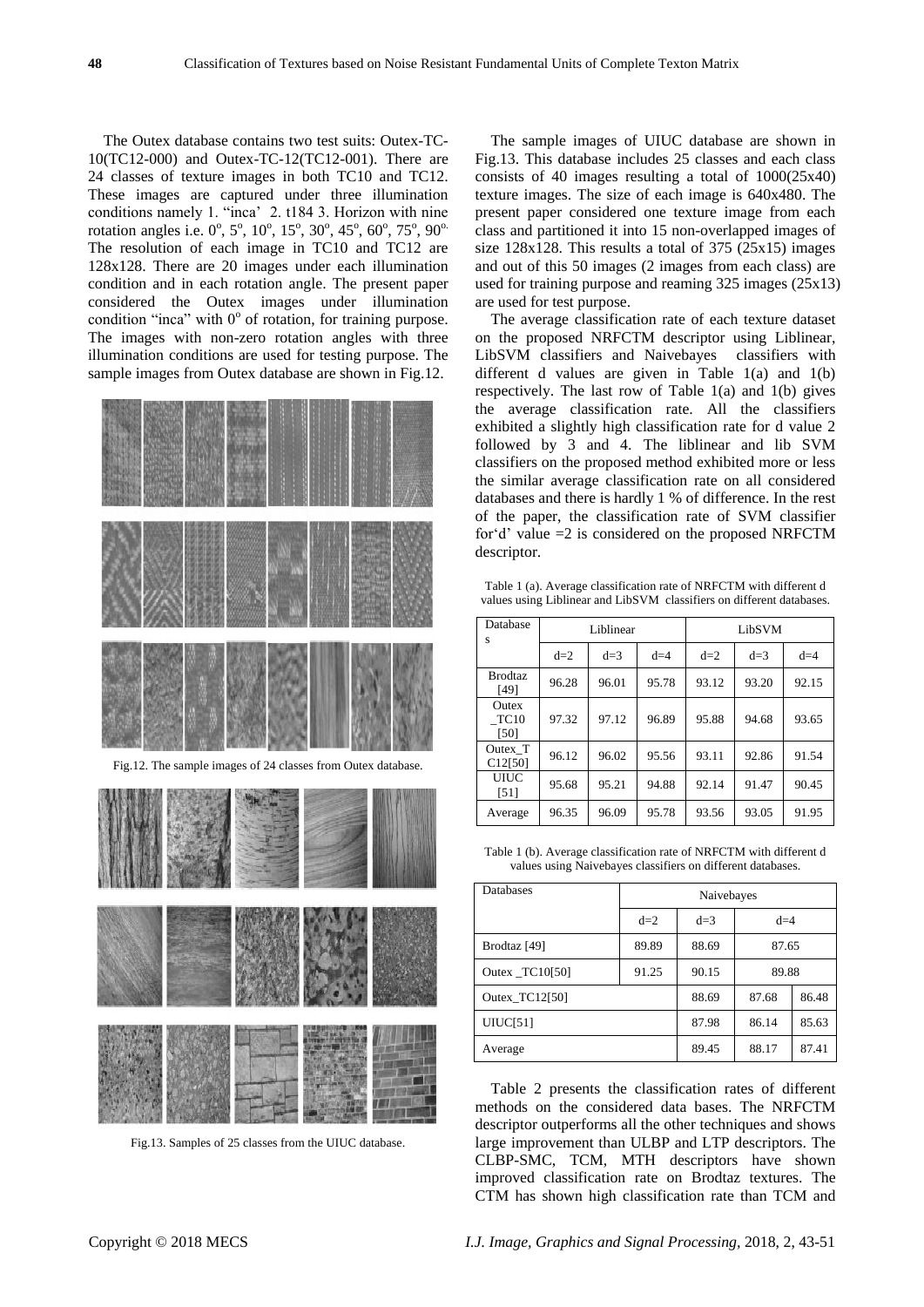MTH. The performances of ULBP and LTP descriptors have shown improvement on Outex database when compared to Brodtaz texture database. The classification accuracy for TC\_10 is significantly higher than that for TC-12, because the training and testing images are under the same illumination. The classification rate on UIUC database is very poor for ULBP [52] and LTP [6] descriptors and moderate for CLBP-SMC [53], TCM [43] and MTH [14] this may be due to lot of orientation and scale changes in UIUC database. The proposed descriptor achieved high classification rate. This clearly indicates the NRFCTM outperformed other methods because it integrated the merits of ULBP, noisy ULBP and CTM to capture more spatial information to increase the classification accuracy.

Table 2. The classification accuracy on the considered databases using different descriptors.

| Methods         |                | Classification rate on databases |         |               |       |  |  |
|-----------------|----------------|----------------------------------|---------|---------------|-------|--|--|
|                 | <b>Brodtaz</b> | $TC-10$                          | $TC-12$ |               | UIUC  |  |  |
|                 |                |                                  | (4)     | $\mathcal{L}$ |       |  |  |
| <b>ULBP[52]</b> | 40.28          | 84.87                            | 65.19   | 64.03         | 54.65 |  |  |
| LTP[6]          | 57.50          | 94.14                            | 75.88   | 73.96         | 67.16 |  |  |
| CLBP SMC[53]    | 85.23          | 96.56                            | 90.30   | 92.29         | 87.64 |  |  |
| <b>TCM [43]</b> | 86.57          | 94.22                            | 90.68   | 92.65         | 85.70 |  |  |
| <b>MTH[14]</b>  | 87.25          | 93.56                            | 89.8    | 91.87         | 87.83 |  |  |
| <b>CTM[16]</b>  | 91.56          | 96.1                             | 90.10   | 91.42         | 91.18 |  |  |
| <b>NRFCTM</b>   | 96.28          | 97.32                            | 95.98   | 96.12         | 95.68 |  |  |



Fig.14. Performance comparison of proposed method and existing methods on considered databases.

The classification rate on all four databases using the proposed and other descriptors is plotted in Fig.14 and following are noted.

1. The performance of ULBP and LTP are too low on Brodtaz textures when compared to other three texture databases. Out of these two, ULBP has shown low performance.

2. The classification rate of all descriptors is little low on Brodtaz textures around 85% to 90%, however the NRFCTM have achieved a classification rate around 95%.

3. The performance of all descriptors is high on Outex database when compared to Brodtaz and UIUC databases.

4. The performance of NRFCTM is very high on all databases followed by other descriptors MTH, CLBP-SMC, TCM, LTP and ULBP.

#### IV. CONCLUSION

In this paper we have integrated ULBP, noisy ULBP with CTM and derived NRFCTM descriptor. GLCM features are derived on NRFCTM to describe image features that represent both the spatial correlation of texture orientation and texture color based on textons for efficient texture classification. The present paper derived NRFCTM with different values of d and with different rotations. The dimension of NRFCTM is 59 X 59. The present method exhibited high classification rate because i) due to the consideration of ULBP ii) by transforming back the ULBPS that are effected by noise i.e., a subset of NULBPs that are closer to ULBPs iii) by considering the complete set of textons on a 2 x 2 grid instead of partial and ambiguous texton sets iv) by deriving GLCM features. The experimental results on all considered databases validated that our methods has strong discrimination power of color, texture and shape features, and outperforms other LBP based methods.

#### **REFERENCES**

- [1] Manjunath, B.S., Ma, W.Y., 1996. Texture features for browsing and retrieval of image data. IEEE Trans. on Pattern Anal. and Machine Intelligence 18, 837–6842.
- [2] Ojala, T., Pietikainen, M., Maenpaa, T., 2002. Multiresolution gray-scale and rotation invariant texture classification with local binary patterns. IEEE Trans. on Pattern Anal. and Machine Intelligence 24, 971–987.
- [3] Han, J., Ma, K.K., 2007. Rotation-invariant and scaleinvariant gabor features for texture image retrieval. Image and Vision Computing 25, 1474–1481.
- [4] Liao, S., Law, M., Chung, A., 2009. Dominant local binary patterns for texture classification. IEEE Trans. Image Process. 18, 1107–1118.
- [5] Ren, J., Jiang, X., Yuan, J., 2013. Noise-resistant local binary pattern with an embedded error-correction mechanism. IEEE Trans. Image Process. 22, 4049–4060.
- [6] Tan, X., Triggs, B., 2010. Enhanced local texture feature sets for face recognition under difficult lighting conditions. IEEE Trans. Image Process. 19, 1635–1650
- [7] Guo, Z., Zhang, L., Zhang, D., 2010. A completed modeling of local binary pattern operator for texture classification. IEEE Trans. Image Process. 19, 1657–1663.
- [8] Khellah, F., 2011. Texture classification using dominant neighborhood structure. IEEE Trans. Image Process. 20, 3270–3279.
- [9] H.Y.T.Ngan, G.K.H.P and, N.H.C.Yung, Automated fabric defect detection—a review, Image Vis. Comput. 29 (2011)442–458.
- [10] C. Zheng,D.-W.Sun,L.Zheng, Recent applications of image texture for eva- luation of food qualities—a review, Trends Food Sci.Technol.17 (2006) 113–128.
- [11] E. Cernadas, P.Carrión, P.G.Rodr guez, E.Muriel, T.Antequera, Analyzing magnetic resonance images of Iberian pork loin to predict its sensorial characteristics, Comput. Vis. Image Underst.98 (2005)345–361.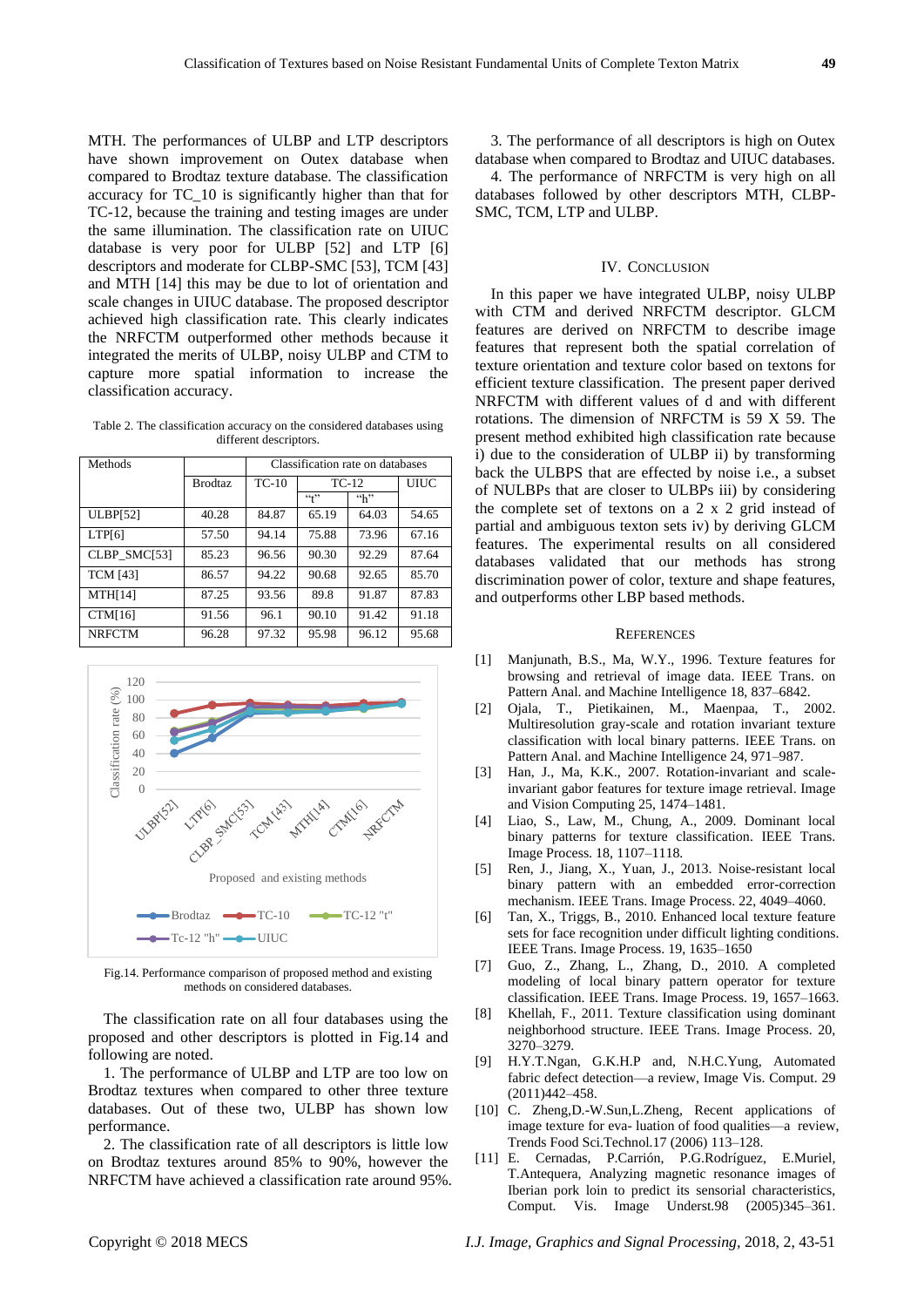- [12] V.Vijaya Kumar, A. Srinivasa Rao, YK Sundara Krishna, "Dual Transition Uniform LBP Matrix for Efficient Image Retrieval", I.J. Image, Graphics and Signal Processing (IJIGSP), Vol. 8, 2015, pp: 50-57.
- [13] A Obulesu, JS Kiran, V. Vijay Kumar, "Facial image retrieval based on local and regional features" , IEEE-2015 International Conference on Applied and Theoretical Computing and Communication Technology (iCATccT), 29-31 Oct. 2015, pp:841 – 846.
- [14] Guang-Hai Liu a, LeiZhang b, Ying-KunHou d, Zuo-YongLi c, Jing-YuYang, Image retrieval based on multitexton histogram, Pattern Recognition, 43(2010),2380– 2389
- [15] B. Sujatha, V. VijayaKumar, M. Chandra Mohan, "Rotationally invariant texture classification using LRTM based on fuzzy approach", International Journal of Computer Applications (IJCA), Vol.33, Iss.4, 2011, pp.1- 5, ISSN: 0975 – 8887.
- [16] Y.Sowjanya Kumari, V. Vijaya Kumar, Ch. Satyanarayana, Texture Classification Using Complete Texton Matrix, I.J. Image, Graphics and Signal Processing, 2017, 10, 60-68
- [17] G. Martens, C. Poppe, P. Lambert, R. Van De Walle, 2010, "Noise- and compression-robust biological features for texture classification", Visual Comput. pp: 1–8.
- [18] Neeraj Sharma, Amit K. Ray, Shiru Sharma, K. K. Shukla, Satyajit Pradhan, and Lalit M. Aggarwal2, Segmentation and classification of medical images using textureprimitive features: Application of BAM-type artificial neural network, J Med Phys. 2008 Jul-Sep; 33(3): 119– 126.
- [19] V. VijayaKumar,N. GnaneswaraRao, A.L.Narsimha Rao"RTL: Reduced texture spectrum with lag value based image retrieval for medical images" , International Journal of Future Generation Communication And Networking (IJFGCN), Vol. 2, Iss. 4, 2009, pp.39-48, ISSN: 2233- 7857.
- [20] Saima Anwar Lashari\* , Rosziati Ibrahim, A Framework for Medical Images Classification Using Soft Set, The 4th International Conference on Electrical Engineering and Informatics (ICEEI 2013), Procedia Technology 11  $(2013)$  548 – 556
- [21] V. Vijaya Kumar, K. Srinivasa Reddy, V. Venkata Krishna , "Face Recognition Using Prominent LBP Model", International Journal of Applied Engineering Research , Vol. 10, Iss. 2, 2015, pp. 4373-4384, ISSN: 0973-4562
- [22] K. Srinivasa Reddy, V.Vijaya Kumar, B.Eshwarareddy, "Face Recognition based on Texture Features using Local Ternary Patterns", I.J. Image, Graphics and Signal Processing (IJIGSP), Vol.10, 2015, pp: 37-46, ISSN: 2074-9082.
- [23] Mohd.Abdul Muqeet, Enhancing Face Recognition Performance using Triplet Half Band Wavelet Filter Bank, I.J. Image, Graphics and Signal Processing, 2016, 12, 62- 70
- [24] Pullela R Kumar, V. Vijaya Kumar, Rampay.Venkatarao, "Age classification based on integrated approach". International Journal Of Image, Graphics And Signal Processing (IJIGSP), Vol. 6, Iss.7, 2014, pp. 50-57, ISSN: 2074-9082.
- [25] Mohammad Saber Iraji , Mohammad Bagher Iraji , Alireza Iraji, Razieh Iraji , Age Estimation Based on CLM, Tree Mixture With Adaptive Neuro Fuzzy, Fuzzy Svm, I.J. Image, Graphics and Signal Processing, 2014, 3, 51-57
- [26] Olufade F. W. Onifade, Damilola J. Akinyemi, GWAgeER – A GroupWise Age Ranking Framework for

Human Age Estimation, I.J. Image, Graphics and Signal Processing, 2015, 5, 1-12

- [27] M. Petrou, P. Garc á-Sevilla, Image Processing: Dealing With Texture, Wiley, England, 2006.
- [28] R. M. Haralick, K. Shanmugam, I. Dinstein, Textural features for image classification, IEEE Trans. Syst., Man, and Cyber. 3 (1973) 610–621.
- [29] G. M. Haley, B. S. Manjunath, Rotation-invariant texture classification using a complete space-frequency model, IEEE Trans. Image Processing, 8, (1999) 255–269.
- [30] H. Deng,D. A.Clausi, Gaussian MRF rotation-invariant features for image classification, IEEE Trans. Pattern Anal. Mach. Intell. 26(7) (2004)951–955.
- [31] P.Campisi, A.Neri, G.Panci, G.Scarano, Robust rotationtexture classification using a model based approach, IEEE Trans. Image Process.13(6)(2004) 782–791.
- [32] M. Varma, A. Zisserman, A statistical approach to texture classification from single images, Int. J. Comput. Vis. 62  $(1-2)$   $(2005)$   $61-81$ .
- [33] M. Varma, A. Zisserman, A statistical approach to material classification using image patches, IEEE Trans. Pattern Anal. Mach. Intell. 31 (11) (2009) 2032–2047.
- [34] J.Z.H. Zhao,J.Liang, Continuous rotation invariant local descriptors for texton Dictionary based texture classification, Comput. Vis. Image Underst. 117 (2013) 56–75.
- [35] S. Alvarez, M. Vanrell, Texton theory revisited: abag-ofwords approach to combine texton,PatternRecognit.45(2012)4312–4325.
- [36] Y.Huang,Z.Wu,L.Wang,T.Tan, Feature coding in image classification: acomprehensive study, IEEE Trans.Pattern Anal. Mach. Intell.36(3)(2014)493–506.
- [37] T. Leung, J. Malik, Representing and recognizing the visual appearance of materials using three-dimensional textons, Int. J. Comput. Vis. 43 (1) (2001) 29–44.
- [38] J. Zhang, M. Marszalek, S. Lazebnik, C. Schmid, Local features and kernels for classification of texture and object categories: a comprehensive study, Int. J. Comput. Vis. 73 (2) (2007) 213–238.
- [39] S. Lazebnik, C. Schmid, J. Ponce, A sparse texture representation using local affine regions, IEEE Trans. Pattern Anal. Mach. Intell. 27 (8) (2005) 1265–1278.
- [40] J. Xie, L. Zhang, J. You, D. Zhang, Texture classification via patch-based sparse texton learning, IEEE International Conference on Image Processing (ICIP), 2010, pp. 2737– 2740.
- [41] T. Ojala, M. Pietikäinen, D. Harwood, A comparative study of texture measures with classification based on feature distributions, Pattern Recognit. 29 (1) (1996) 51– 59.
- [42] Julesz B , Textons, the elements of texture perception, and their interactions. Nature 290, 1981, 91-97.
- [43] Guang-Hai Liu∗, Jing-Yu Yang, Image retrieval based on the texton co-occurrence matrix, Pattern Recognition 41 (2008) 3521 – 3527.
- [44] M. Inen, M. Pietikäinen, A. Hadid, G. Zhao, and T. Ahonen, "Computer Vision Using Local Binary Patterns", vol. 40. New York, NY, USA: Springer- Verlag, 2011
- [45] G. Zhao, M. Pietikaeinen, "Dynamic texture recognition using local binary patterns with an application to facial expressions", IEEE Transactions on Pattern Analysis and Machine Intelligence, Vol. 29, No. 6, 2007
- [46] K. Srinivasa Reddy, V.Vijaya Kumar, B.Eshwarareddy, "Face Recognition based on Texture Features using Local Ternary Patterns", I.J. Image, Graphics and Signal Processing (IJIGSP), Vol.10, 2015, pp: 37-46, ISSN: 2074-9082.